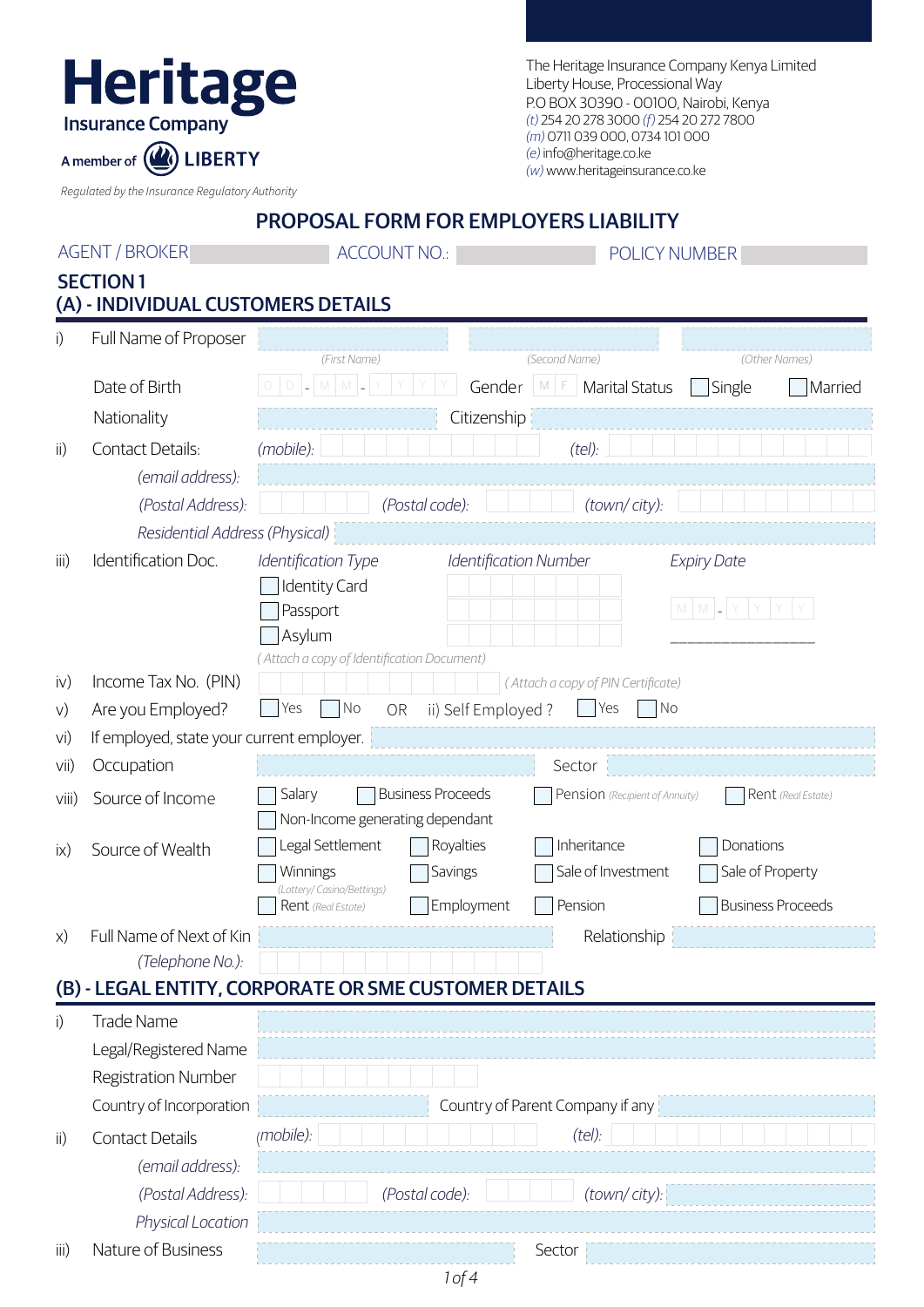| iv)             | Income Tax No. (PIN)                                                                                                                                 |                                 |                               | (Attach a copy of PIN Certificate) |                    |
|-----------------|------------------------------------------------------------------------------------------------------------------------------------------------------|---------------------------------|-------------------------------|------------------------------------|--------------------|
| V)              | <b>Beneficial Owner</b>                                                                                                                              | (Attach CR12)                   |                               |                                    |                    |
| vi)             | Source of Income                                                                                                                                     | <b>Business Proceeds</b>        | Rent (Real Estate)            | Donations                          | Government Funding |
| V <sub>II</sub> | Source of Wealth                                                                                                                                     | Legal Settlement<br>Court Order | Royalties<br>Sale of Property | Interest<br>Sale of Investment     | Savings            |
|                 |                                                                                                                                                      | Government Funding              | Shareholders Contribution     |                                    |                    |
|                 | <b>SECTION 2 - PROPOSAL DETAILS</b>                                                                                                                  |                                 |                               |                                    |                    |
|                 | Please note carefully that the truth of the statements and answers on this proposal are conditions precedent to any liability of theCompany to       |                                 |                               |                                    |                    |
|                 | make any payment under the Policy.                                                                                                                   |                                 |                               |                                    |                    |
| i)              | Period of insurance                                                                                                                                  | From                            | $D D L M M$                   | $Y Y Y Y T_O O D A M A $           |                    |
| 1.              | Does any law or regulation governing the conduct or Maintenance of premises apply<br>to your Premises?<br>a) If so, name such laws and regulations : |                                 |                               |                                    | Yes<br><b>No</b>   |
|                 |                                                                                                                                                      |                                 |                               |                                    |                    |
|                 |                                                                                                                                                      |                                 |                               |                                    |                    |
|                 | b) Have you carried out all the obligations imposed on you by such laws and<br>regulations?                                                          |                                 |                               |                                    | Yes<br><b>No</b>   |
| 2.              | Do you have any circular saws or other machinery driven by steam, gas, water,<br>electricity or other mechanical power? if yes, give details :       |                                 |                               |                                    | Yes<br><b>No</b>   |
|                 |                                                                                                                                                      |                                 |                               |                                    |                    |
|                 |                                                                                                                                                      |                                 |                               |                                    |                    |
|                 | Do you have any boilers? If yes, give details:                                                                                                       |                                 |                               |                                    | Yes<br><b>No</b>   |
|                 |                                                                                                                                                      |                                 |                               |                                    |                    |
|                 |                                                                                                                                                      |                                 |                               |                                    |                    |
|                 | Are your ways, works and plant properly fenced and guarded and otherwise in good<br>order and condition? Give details:                               |                                 |                               |                                    | Yes<br><b>No</b>   |
|                 |                                                                                                                                                      |                                 |                               |                                    |                    |
|                 |                                                                                                                                                      |                                 |                               |                                    |                    |
| 3.              | Do you use acids, gases, chemicals or explosives?<br>If yes, give details:                                                                           |                                 |                               |                                    | No<br>Yes          |
|                 |                                                                                                                                                      |                                 |                               |                                    |                    |
|                 |                                                                                                                                                      |                                 |                               |                                    |                    |
| 4.              | Do you handle or use radio isotopes radioactive substances, or other sources of                                                                      |                                 |                               |                                    |                    |
|                 | ionising radiations? If yes, give details:                                                                                                           |                                 |                               |                                    | Nο<br>Yρς          |
|                 |                                                                                                                                                      |                                 |                               |                                    |                    |
|                 |                                                                                                                                                      |                                 |                               |                                    |                    |
| 5.              | Are you at present insured or have you ever Proposed for a Workmen's Compensation                                                                    |                                 |                               |                                    | Yes<br>Nο          |
|                 | policy or a work injury benefits policy?<br>If Yes, please state:                                                                                    |                                 |                               |                                    |                    |
|                 | a) Name of Insurer $(s)$ :                                                                                                                           |                                 |                               |                                    |                    |
|                 | b) Policy number                                                                                                                                     |                                 |                               |                                    |                    |
|                 | Have such proposals or renewals ever been declined or withdrawn?                                                                                     |                                 |                               |                                    | Yes<br>No          |
|                 | If Yes, please give reasons and name of Insurer(s)                                                                                                   |                                 |                               |                                    |                    |
|                 |                                                                                                                                                      |                                 |                               |                                    |                    |
|                 |                                                                                                                                                      |                                 |                               |                                    |                    |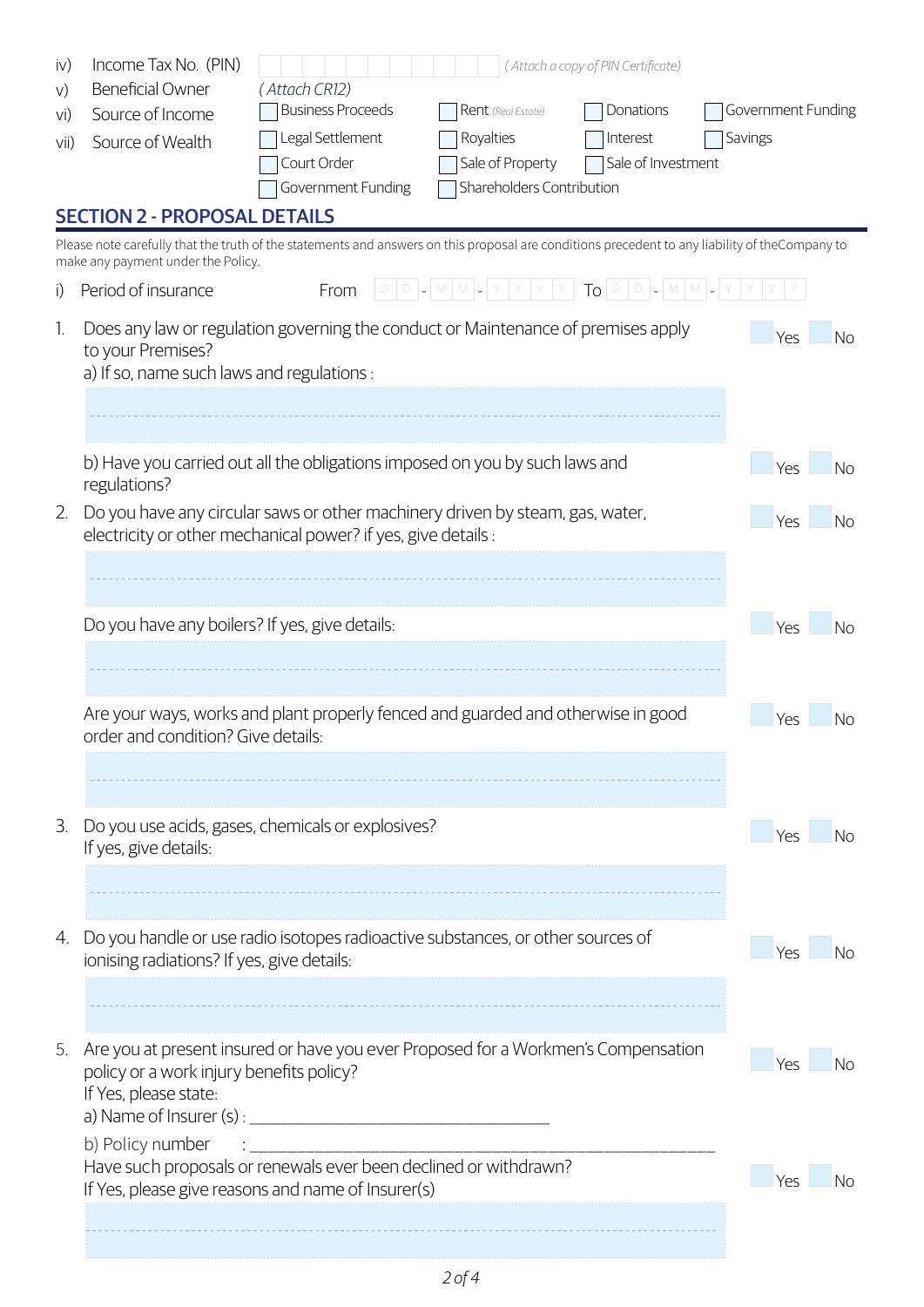#### 6. SCHEDULE 1

EMPLOYEES BEING WORKMEN AS DEFINED BY SECTION 2 OF THE WORKMEN COMPENSATIONACT (CAP 236) AND WHOSE EARNINGS DO NOT EXCEED KSHS.400,000.00 PER ANNUM.

|             | Estimated Annual Wages Salaries & Other Earnings:       |                                  |      |                                                               | For use by Insurer Only |                                |         |                          |
|-------------|---------------------------------------------------------|----------------------------------|------|---------------------------------------------------------------|-------------------------|--------------------------------|---------|--------------------------|
|             | Description of Employees<br>(List each type separately) | Estimated<br>No. of<br>Employees | Cash | Value of Food, Fuel<br>Quarters<br>and Other<br>Consideration | Total                   | Rate per<br>mille              | Premium | Classification<br>Number |
| a           |                                                         |                                  |      |                                                               |                         |                                |         |                          |
| b           |                                                         |                                  |      |                                                               |                         |                                |         |                          |
| $\mathsf C$ |                                                         |                                  |      |                                                               |                         |                                |         |                          |
| d           |                                                         |                                  |      |                                                               |                         |                                |         |                          |
| e           |                                                         |                                  |      |                                                               |                         |                                |         |                          |
| f           |                                                         |                                  |      |                                                               |                         |                                |         |                          |
| g           |                                                         |                                  |      |                                                               |                         |                                |         |                          |
| h           |                                                         |                                  |      |                                                               |                         |                                |         |                          |
|             |                                                         |                                  |      |                                                               |                         |                                |         |                          |
|             |                                                         |                                  |      |                                                               |                         |                                |         |                          |
| k           |                                                         |                                  |      |                                                               |                         |                                |         |                          |
|             |                                                         |                                  |      |                                                               |                         |                                |         |                          |
|             |                                                         |                                  |      |                                                               |                         | <b>TOTAL</b><br><b>PREMIUM</b> |         |                          |

#### SCHEDULE 2 ALL OTHER EMPLOYEES

|   | Estimated Annual Wages Salaries & Other Earnings:       |                                  |      |                                                               |       | For use by Insurer Only        |         |                          |
|---|---------------------------------------------------------|----------------------------------|------|---------------------------------------------------------------|-------|--------------------------------|---------|--------------------------|
|   | Description of Employees<br>(List each type separately) | Estimated<br>No. of<br>Employees | Cash | Value of Food, Fuel<br>Quarters<br>and Other<br>Consideration | Total | Rate per<br>mille              | Premium | Classification<br>Number |
| a |                                                         |                                  |      |                                                               |       |                                |         |                          |
| b |                                                         |                                  |      |                                                               |       |                                |         |                          |
| C |                                                         |                                  |      |                                                               |       |                                |         |                          |
| d |                                                         |                                  |      |                                                               |       |                                |         |                          |
| e |                                                         |                                  |      |                                                               |       |                                |         |                          |
| f |                                                         |                                  |      |                                                               |       |                                |         |                          |
| g |                                                         |                                  |      |                                                               |       |                                |         |                          |
| h |                                                         |                                  |      |                                                               |       |                                |         |                          |
|   |                                                         |                                  |      |                                                               |       |                                |         |                          |
|   |                                                         |                                  |      |                                                               |       |                                |         |                          |
| k |                                                         |                                  |      |                                                               |       |                                |         |                          |
|   |                                                         |                                  |      |                                                               |       |                                |         |                          |
|   |                                                         |                                  |      |                                                               |       | <b>TOTAL</b><br><b>PREMIUM</b> |         |                          |

## SCHEDULE 1 & 2 GRAND TOTAL PREMIUM (Kshs.)

Please note that it is a condition of this policy that the Estimated Annual Wages, Salaries and other Earnings is required to be certified annually by your Auditors within three months of the expiry date of the Period of Insurance.